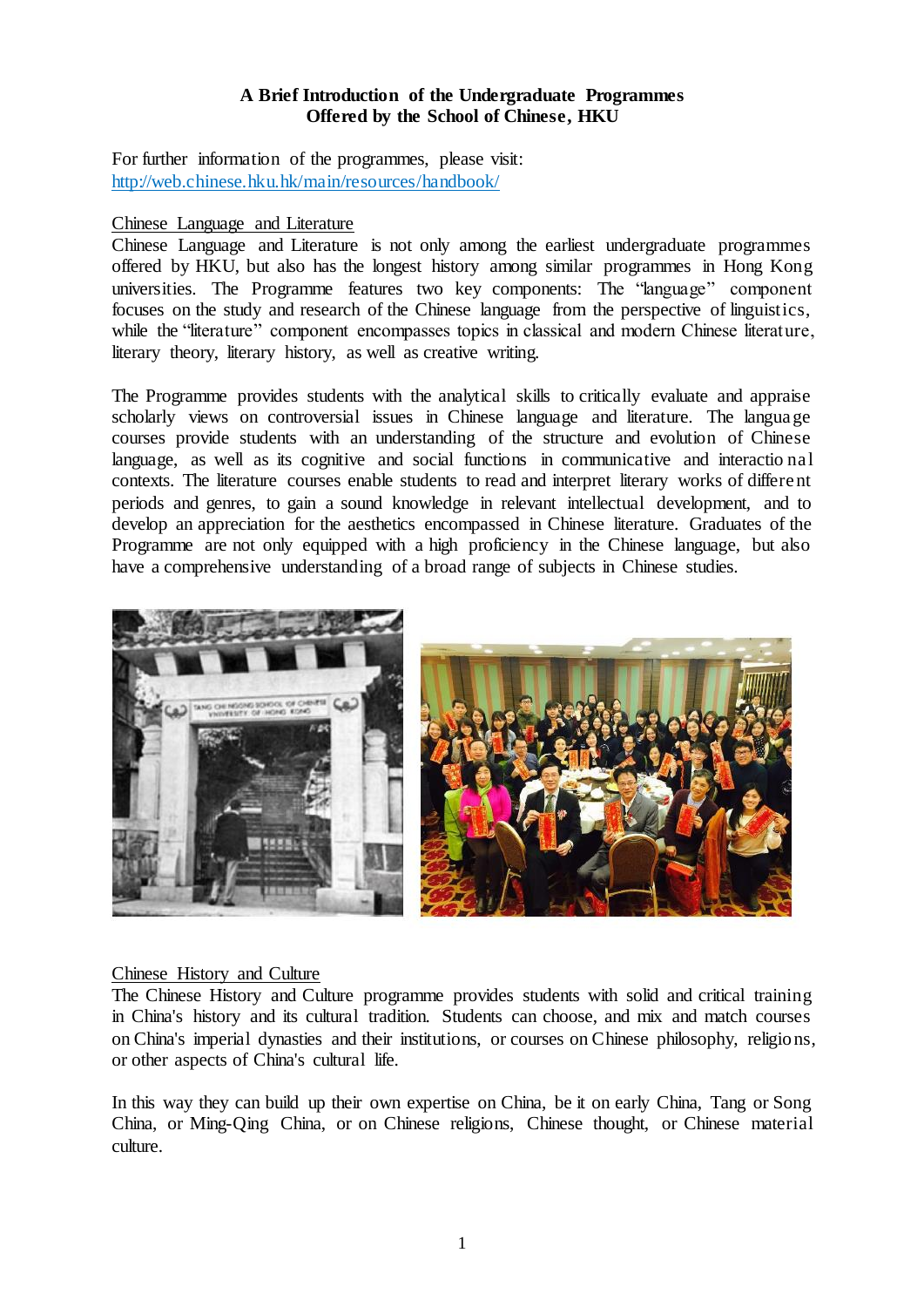

# **Translation**

We have been teaching translation since the 1930s and endeavour to bridge cultures through translation.

The Programme prepares you a professional translator career. You will learn the essential skills and knowledge in translation practice, theories and criticism, as well as fundamental interpreting, with a team of seasoned translators and scholars.

Our graduates have gained high recognition by their employers, which typically include government organizations, international companies and other sectors such as journalism, cultural industries, education and so on.